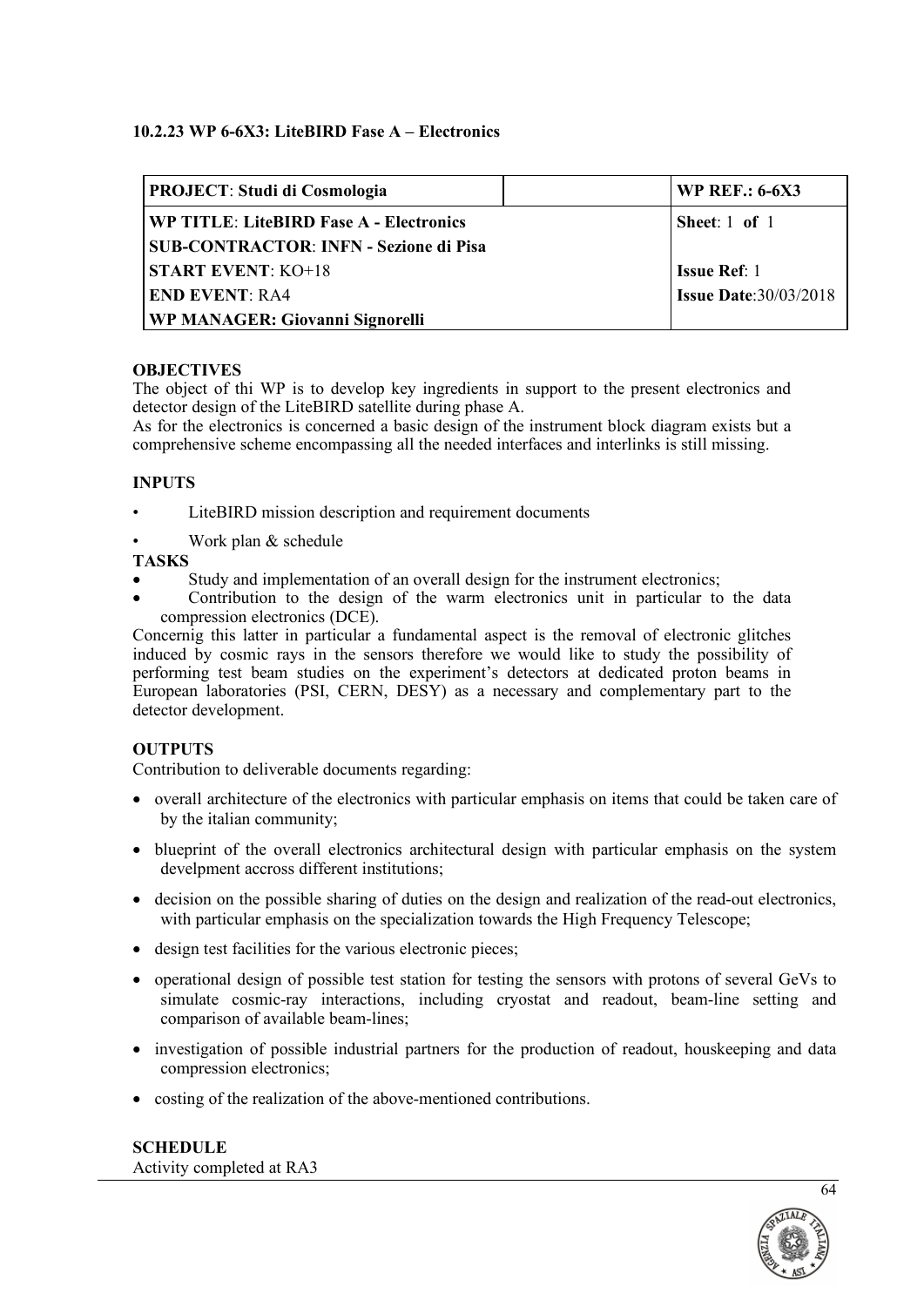| <b>PROJECT: Studi di Cosmologia</b>                          |  | <b>WP REF.: 4-6X3</b>        |
|--------------------------------------------------------------|--|------------------------------|
| WP TITLE: LiteBIRD Fase A - F Mechanical and Thermal Studies |  | Sheet: $1$ of $1$            |
| <b>SUB-CONTRACTOR: INAF/OAS Bologna</b>                      |  |                              |
| <b>START EVENT: KO+18</b>                                    |  | <b>Issue Ref: 1</b>          |
| <b>END EVENT: RA4</b>                                        |  | <b>Issue Date:30/03/2018</b> |
| <b>WP MANAGER: Gianluca Morgante</b>                         |  |                              |

# **OBJECTIVES**

This WP is aimed to the characterization of the thermo-mechanical and cryogenic behavior of the LiteBIRD High Frequency Telescope (HFT). The whole HFT sub-system is required to operate at cryogenic temperature  $(T \le 5 K)$ . The activity will be at first focused on supporting the trade-off analysis between the possible optical prescriptions to contribute to the baseline selection. Afterwards the WP task will be centered on the optimization of the HFT thermo-mechanical design and analysis by detailed simulations.

The main objectives of the Thermal Analysis WP can be summarized as follows:

- Participation and support to the ESA Concurrent Design Facility (CDF) study on the High Frequency Telescope (HFT) on board the LiteBIRD mission
- Trade-off analysis of the thermo-mechanical configuration of the proposed optical designs of the LiteBIRD HFT
- Materials and technical solutions analysis for the optimization of the HFT thermal design
- Thermo-mechanical design, modeling, analysis and optimization of the LiteBIRD HFT selected baseline

# **INPUTS**

- LiteBIRD mission description and requirement documents
- Work plan & schedule
- HFT mechanical requirements & allocations
- HFT thermal and cryogenic requirements & allocations
- HFT optical requirements
- Preliminary HFT thermo-mechanical configuration (CAD files)
- Preliminary materials assumptions

### **TASKS**

The study will be carried out on the basis of an analytical approach centered on careful mechanical and thermal modeling activities, on the requirements definition and on suitable materials and technical solutions analysis:

- Review of the up-to-date thermo-mechanical design and assumptions on the proposed optical configurations
- Materials study for each solution
- Identification of the critical issues for the thermo-mechanical design